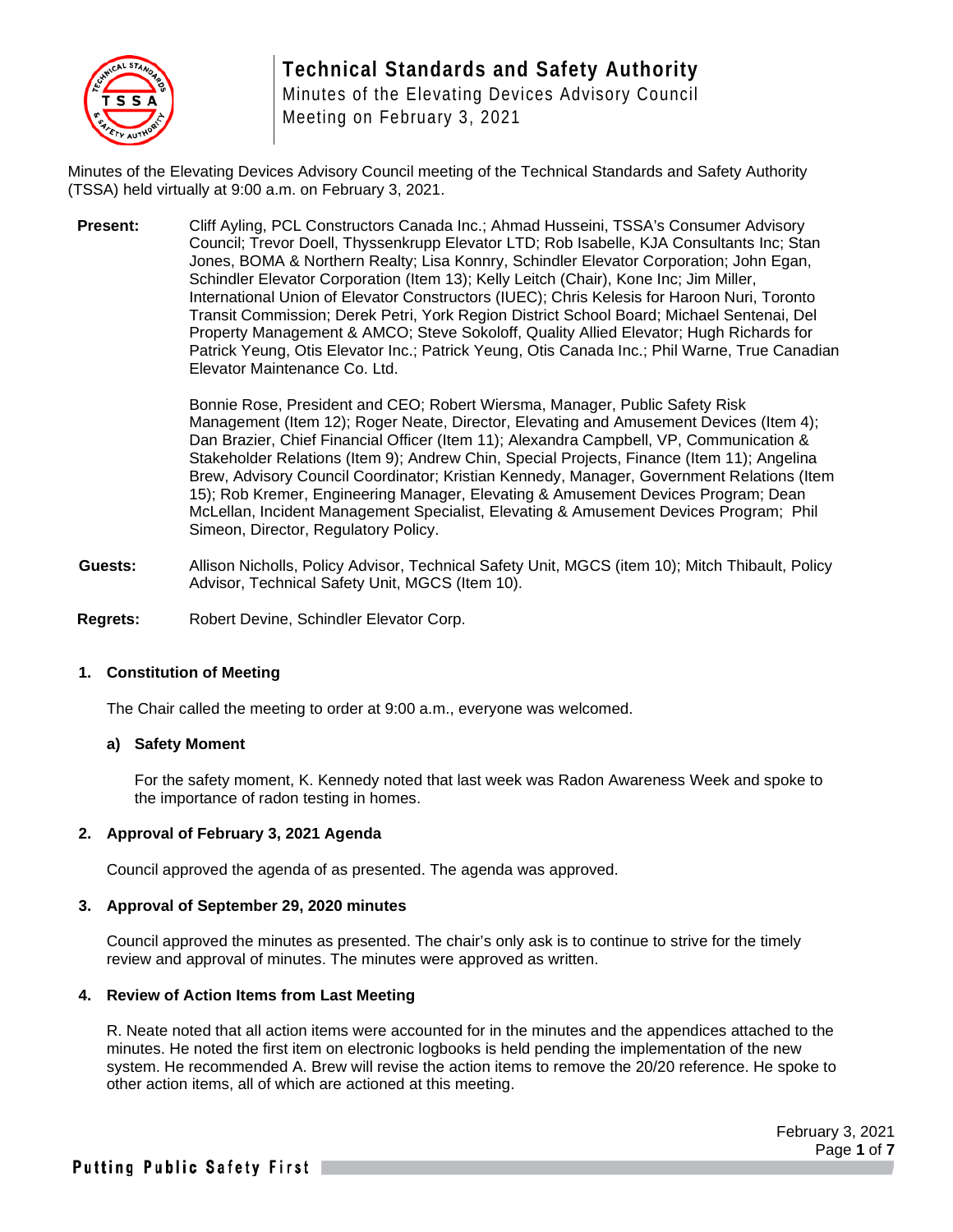

There were no questions or comments from Council.

**Action:** A. Brew to update the action item to reflect the name change from 20/20 to OASIS.

#### **5. Chair's Update**

K. Leitch spoke to this item, asking if there were any questions on his annual report.

There were no questions or comments related to his report.

#### **6. TSSA President & CEO's Report**

B. Rose had no updates but was happy to take questions. She is very pleased with elements of strategic plan that are tracking well and being implemented. Overall, TSSA is making progress on its strategic plan.

#### **7. Outcome-Based Regulator**

P. Simeon noted that four standards rolled out in the fuels program. Three standards are ready for rollout 2021 (escalators, ski lifts, pipelines). He underscored that compliance standards for elevators (traction and hydraulic) are to be developed in 2021.

When the new business model goes live in May 2021 any authorization that lapses will be followed up the first phase will include devices in the elevators program and facilities in the fuels program.

P. Simeon provided the council with a recap of the feedback provided on compliance standards and inspection reports at the autumn council meetings.

He then revisited enhanced authorizations. TSSA is enhancing authorizations so that they become a onewindow service, with an authorization renewal process that is comprehensive. Enhanced authorizations are part of a safety value chain in which risk score determines next steps as a modern regulator. If necessary, TSSA will take progressive enforcement action if non-compliance persists.

R. Isabelle noted that it is difficult to renew at TSSA. Clients have problems, indeed, but it is not just onesided. Part of the problem is TSSA. P. Simeon noted that that is precisely what TSSA is working to do with enhanced authorizations. He also asked if TSSA is considering renewing every two years instead of annually. It would be less onerous if it were not per annum. P. Simeon noted that some renewals are set in the regulations, which TSSA would have to take under advisement for future change.

S. Jones asked how the risk score will be calculated. P. Simeon said he cannot speak to risk score but did speak to TSSA's usual process of dealing with risk scores to come up with an assessment. S. Jones is struggling to understand how a contractor's performance is linked to the owner's score. For a long time, owners have been asking TSSA for contractor compliance information. The two are linked, and he would like to understand how that will impact risk scores.

P. Warne stated that possibly risk can be broken down so that it would be a more valuable rating than wrapping the two together. It is important that the risk score allows the contractor and the owner to assess their own performance. S. Jones agreed with P. Warne.

S. Jones asked what sort of information would be on the renewal package and how far in advance would it be sent out. P. Simeon responded that TSSA needs to understand why renewals are not being made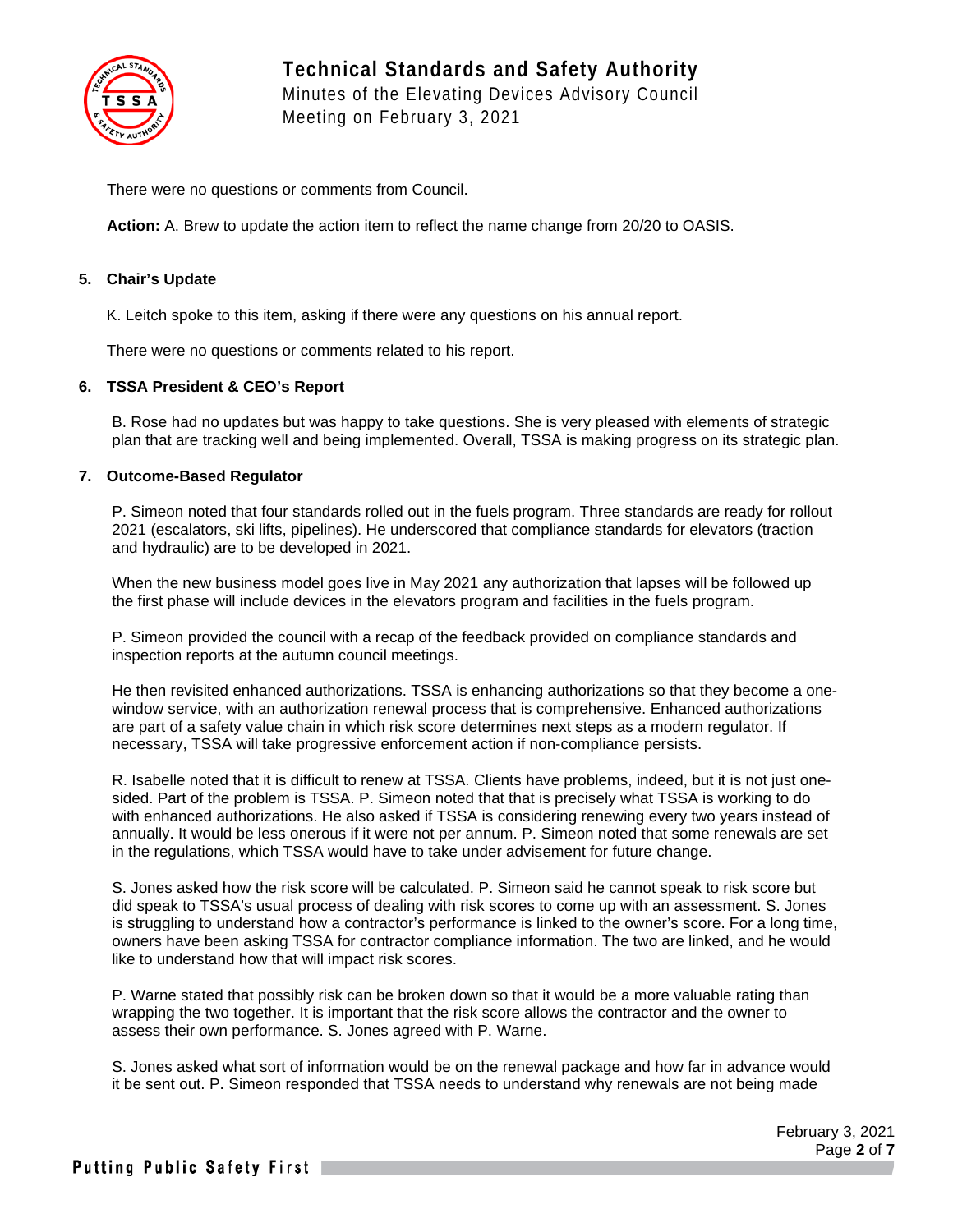

before we decide what will be included in the renewal packages. TSSA will need to strike a balance between too much information and not enough. As for how soon in advance, he advised that it should not be too far in advance that the renewal is forgotten. S. Jones commented that this approach will drive compliance on an annual basis, and he hopes we can all accomplish it.

P. Warne commented that full compliance before renewal, based on previous risk ratings, could be problematic because of 80 per cent noncompliance rates. Improving compliance in a short time-frame might not be feasible. He noted that many in industry are still not clear with where TSSA is going with compliance standards, enhanced authorizations and outcome-based regulator generally.

D. McLellan gave a quick update on the Escalator Compliance Standard. He detailed how he consulted internally with inspectors, engineering and the risk team and built the compliance standard around the relevant orders. TSSA reached a stage where it was able to meet with stakeholders. Stakeholder representation was diverse, including industry and mechanics. TSSA created one for owners, another for contractors since certain things are unsafe for owners to check. There are 14 high-risk items in the standards for owners, 43 for contractors. The TSSA Communications team is working on the website version. It will be downloadable and accessible on electronic devices. In total, 80 per cent of the items are driven by data, and the remainder is an expert opinion (TSSA and stakeholder).

C. Ayling asked what was meant by the number of orders cited being reduced by 63 per cent. D. McLellan and P. Simeon explained that what is means is that TSSA is only following up on high-risk orders. Other orders are now safety tasks, which explains the reduction.

M. Sentenai added that often the problems are in connection with missing paperwork, for example, annual testing. He asked how missing records will be categorized. D. McLellan responded that the inspection will determine whether a specific area of paperwork will be cited as a safety task or not.

C. Kelesis asked if a list of the total list can be provided so they can better understand the risk. Sometimes inspector consistency varies, with inspectors interpreting safety tasks and high-risk orders differently. D. McLellan responded that the Compliance Standard includes the high-risk orders. R. Neate added that the compliance standards and the inspector's reports are focused on key high-risk items so that consistency is guaranteed. It is not open to inspector discretion, as in the past. He added that this is a starting point to get everyone on the same page; it is a living document that can change if industry and TSSA decide safety tasks and high-risk orders need to change.

P. Warne noted that from earlier presentations on outcome-based regulator he got the impression that part of the plan was forewarning on an inspection to make sure contractor work is up-to-date. D. McLellan noted compliance standards are available and inspectors will warn contractors ahead of time.

The chair asked if there was a timeline and a summary of the work done. B. Rose indicated that timing will be shared at the next meeting in light of IT dependencies.

**Action**: D. McLellan to share with the meeting minutes background material on the escalator compliance standard.

#### **8. Code Adoption Document Update**

There have been six online consultations on CAD amendments. Late March is when TSSA anticipates posting the Elevating Devices Code Adoption Document amendments. P. Simeon noted TSSA will share the CAD amendments, once posted, and will communicate widely. He encouraged council members to share it widely.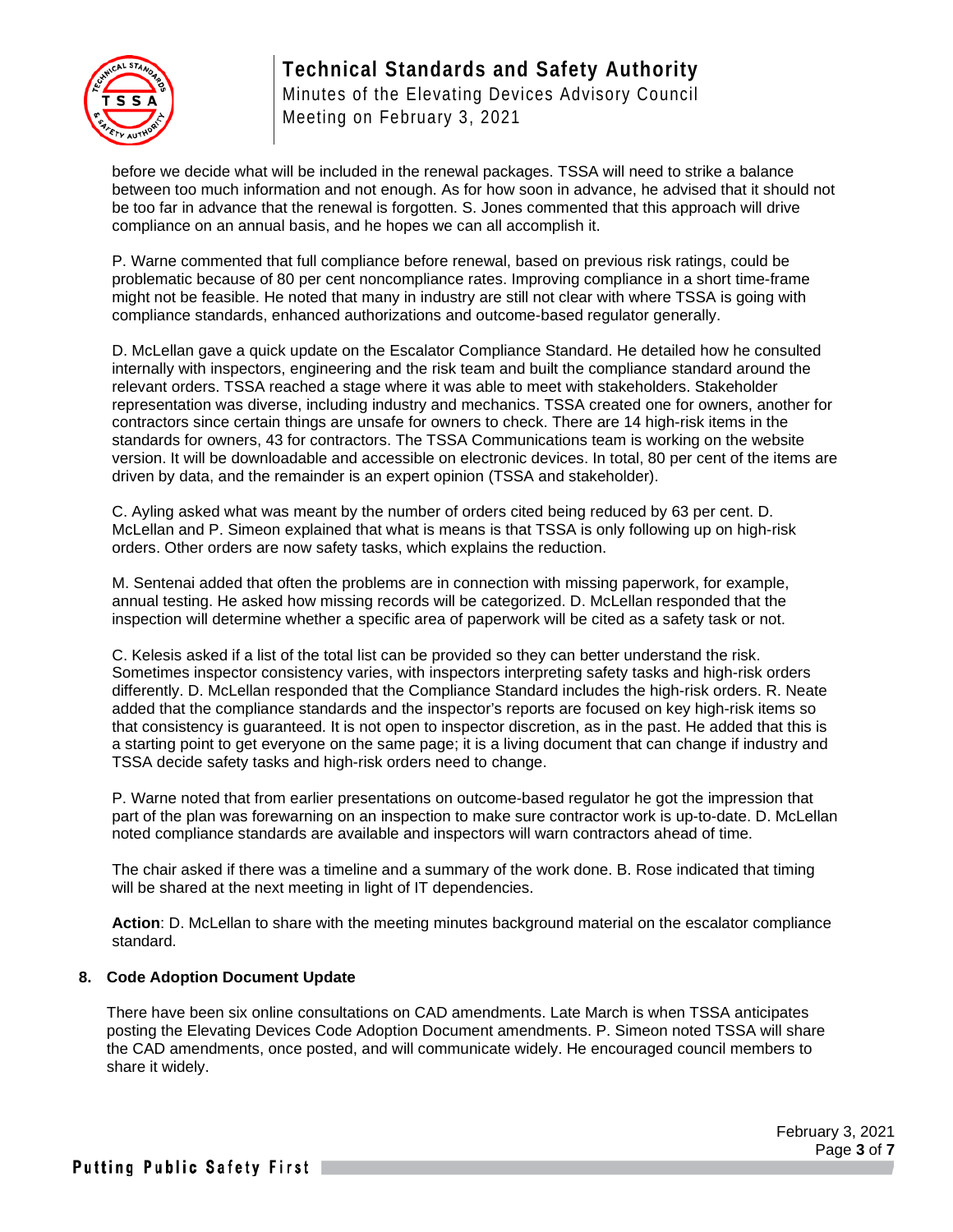

P. Warne said one issue for contractors with CAD amendments is implementation time. Logbooks are calendar year; therefore, midyear implementation of the CAD amendments is a challenge. P. Simeon explained that TSSA would take that under advisement.

#### **9. Stakeholder Engagement Update**

A. Campbell noted the item related to following up from the autumn council sessions. TSSA is reviewing its stakeholder engagement mechanisms. TSSA needs to make sure engagement is flexible in relation to outcome-based regulator timelines. She noted that TSSA will be posting the changes on its online platform. She underscored why the changes are being contemplated, notably aligning strategic objectives, clarity on member and chair roles, and clarity on confidentiality and membership term limits.

Separate from the terms of reference, A. Campbell noted that there are nine councils and the presentations we are delivering are applicable across all programs and sectors. For that reason, we are holding joint meetings of fuels councils and boilers and pressure vessels with operating engineers. She added that this was not done with Elevating and Amusement Devices and Ski Lifts.

P. Warne requested an email reminder of when the consultation is posted online.

#### **10. Ministry of Government and Consumer Services Update**

A Nicholls noted that from July to August 2020, the ministry consulted with industry on proposed regulatory changes to support elevator safety and availability via Ontario's Regulatory Registry and, as needed, held follow-up conversations with stakeholders in Fall 2020 to discuss the proposal in more detail and solicit feedback from different perspectives in the elevators sector. The proposed regulatory changes being considered are based on previous work on elevator availability that resulted in specific legislative changes being made to the Technical Standards and Safety Act, 2000 in 2018 which are not yet in force. These include enabling TSSA to impose administrative monetary penalties for non-compliance with elevator safety laws under the Act and its regulations and requiring elevator availability data to be reported to TSSA and requiring TSSA to make this data publicly available online for easy access.

A Nicholls also gave an update on the Elevator Education Project. The session's goal is to share general information with elevator owners intended to help lead to better planning, improved working relationships between contractors and owners, and is part of a larger effort to enhance elevator reliability and availability.

The Chair asked how AMPs would change what TSSA currently has within its realm. He indicated there has been very little detail, for example about appeals. A Nicholls indicated that the intention is to include an appeals mechanism, using an existing body in legislation. The Chair asked if TSSA understands how to bring this forward. A Campbell said TSSA is working with the Ministry on the proposed regulation. B. Rose indicated that AMPs are really part of an enforcement hierarchy. After repeat orders, AMPs are contemplated. TSSA will come back to the council in the autumn with more detail on the AMPs.

P. Warne noted that CECA met with MGCS about AMPs and agrees it is a work in progress.

**Action**: AMPs to be included on the agenda for the autumn 2021.

#### **11. Business Model Update**

D. Brazier noted that TSSA has started communicating to the broader customer base explaining the business model changes to all customers. He detailed the various other implementation steps leading up to May 1, 2021.

> February 3, 2021 Page **4** of **7**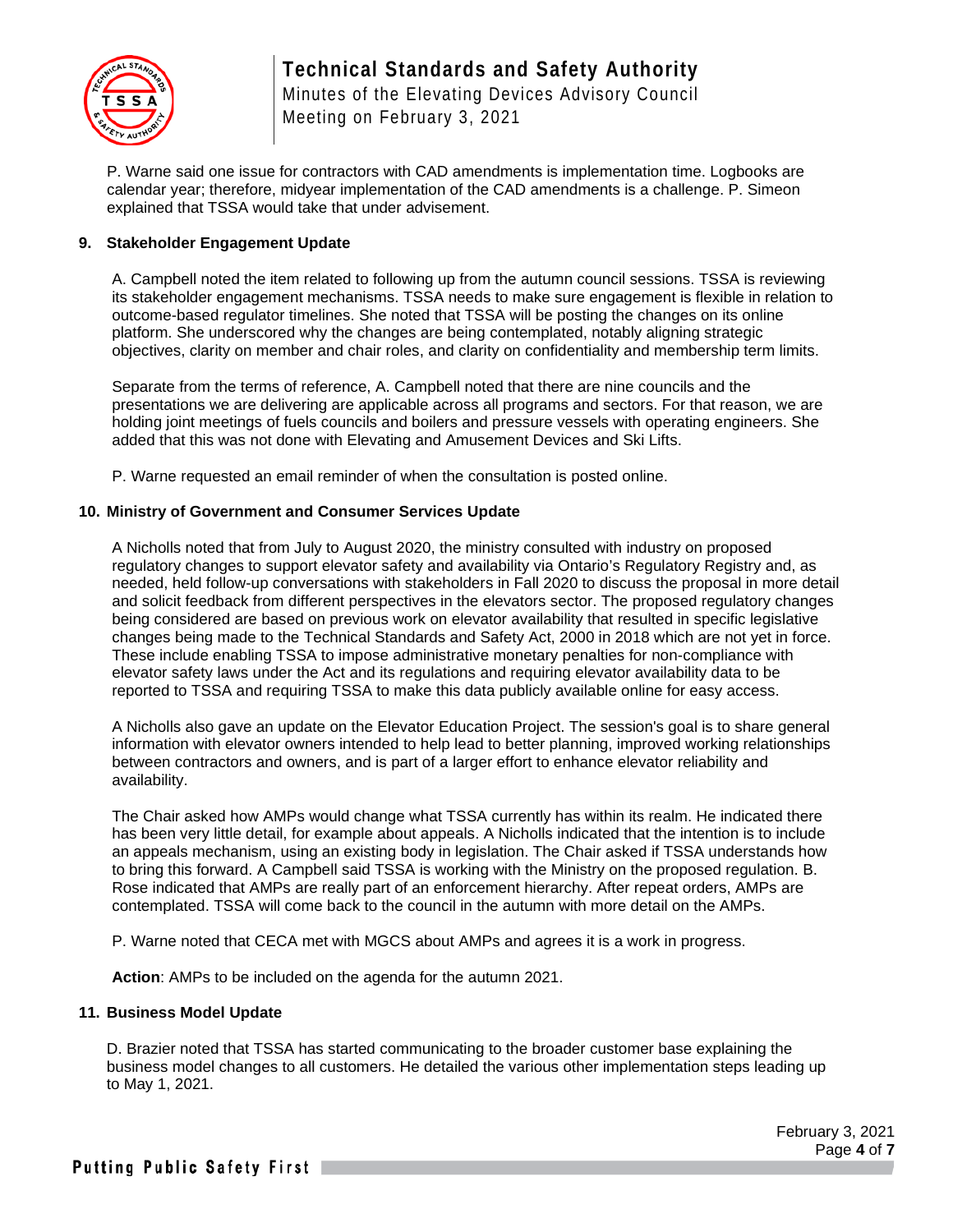

The Chair asked if there is a requiring to pay in March and then receive a prorated fee in May. D. Brazier clarified that that is the way it will roll out. D. Petri noted he did not have any added comments. P. Warne explained that fees will be paid in March using old rates and then a prorated one later. D. Brazier confirmed that this is an accurate description of implementation. P. Warne also asked if slightly smaller group categories have been considered. D. Brazier noted discussions with industry did take place. TSSA still has to get the proposed new categories approved by the government. It is not guaranteed because TSSA has to engage government first formally.

#### **12. Safety & Compliance Report**

R. Wiersma presented this item as an alternate for V. Dessanti. He walked through the key data points in the report. There is a lot less activity in the sector due to the coronavirus pandemic. Elevators have seen a decrease in the number of occurrences and injuries since last year, likely due to reduced usage because of the pandemic. No fatalities were recorded. For escalators and moving walks there has been a decrease in the number of occurrences and injuries since last year, likely due to reduced usage because of the pandemic. The number of high-risk devices has decreased, presumably because they are on a risk-based inspection schedule.

C. Ayling asked about the reduced number of instances and asked R. Wiersma if there is any sense about how many devices are inactive. R. Wiersma noted he is not sure how many are voluntary shutdown. TSSA can look into it. He knows licenses are being retained. Often owners do not inform TSSA that their devices are not operating. C. Ayling commented that the numbers are misleading if many devices are not left in operation. In terms of market sector, C. Ayling asked, is it up in commercial or down in residential. R. Wiersma indicated that data will be included when TSSA does a deeper dive as part of its annual safety report. P. Warne commented that qualitatively there are drastically lower numbers of elevator trips per day. S. Jones commented that in his sector usage is down dramatically, even in the busiest areas of real estate. C. Ayling asked S. Jones if some devices are being made dormant. S. Jones said that some are shutdown rotationally in response to the traffic in the first wave of the pandemic. J. Miller how companies know companies, technicians and TSSA know how this information is captured when maintenance is not done in six months given dormancy, can a site afford to miss periodic intervals. D. McLellan commented that in the first wave commercial buildings informed TSSA about devices going dormant. TSSA sees notes in the logbook about devices going out of service.

#### **13. Incidents/Issues Report**

R. Neate reported that there has been one fatality related to an escalator in terms of more recent incidents after the Q2 period covered in R. Wiersma's report. TSSA is still investigating and working with the Coroner's Office but will most certainly have something by the next meeting. J. Miller asked where it occurred. R. Neate said it happened in Toronto but TSSA does not know if and how it involved the escalator.

#### **14. Field Advisory Committee Update/ CECA update**

J. Egan noted there was a January  $20<sup>th</sup>$ , 2021 FAC meeting. The highlights are the new CAD amendments, a new flood form, a discussion about outcome-based regulation, notably the compliance standard, the emergency power testing form revisions.

The Chair asked if the FAC can meet during the period the CAD amendment consultation. J. Egan noted that the CAD amendment consultation will be posted for 60 days in which FAC members or others can comment. J. Miller asked if he can be invited to the FAC meeting to represent his association. J. Egan offered to add him to the mailing list. R. Neate clarified that CAD consultation is posted for 30 days.

> February 3, 2021 Page **5** of **7**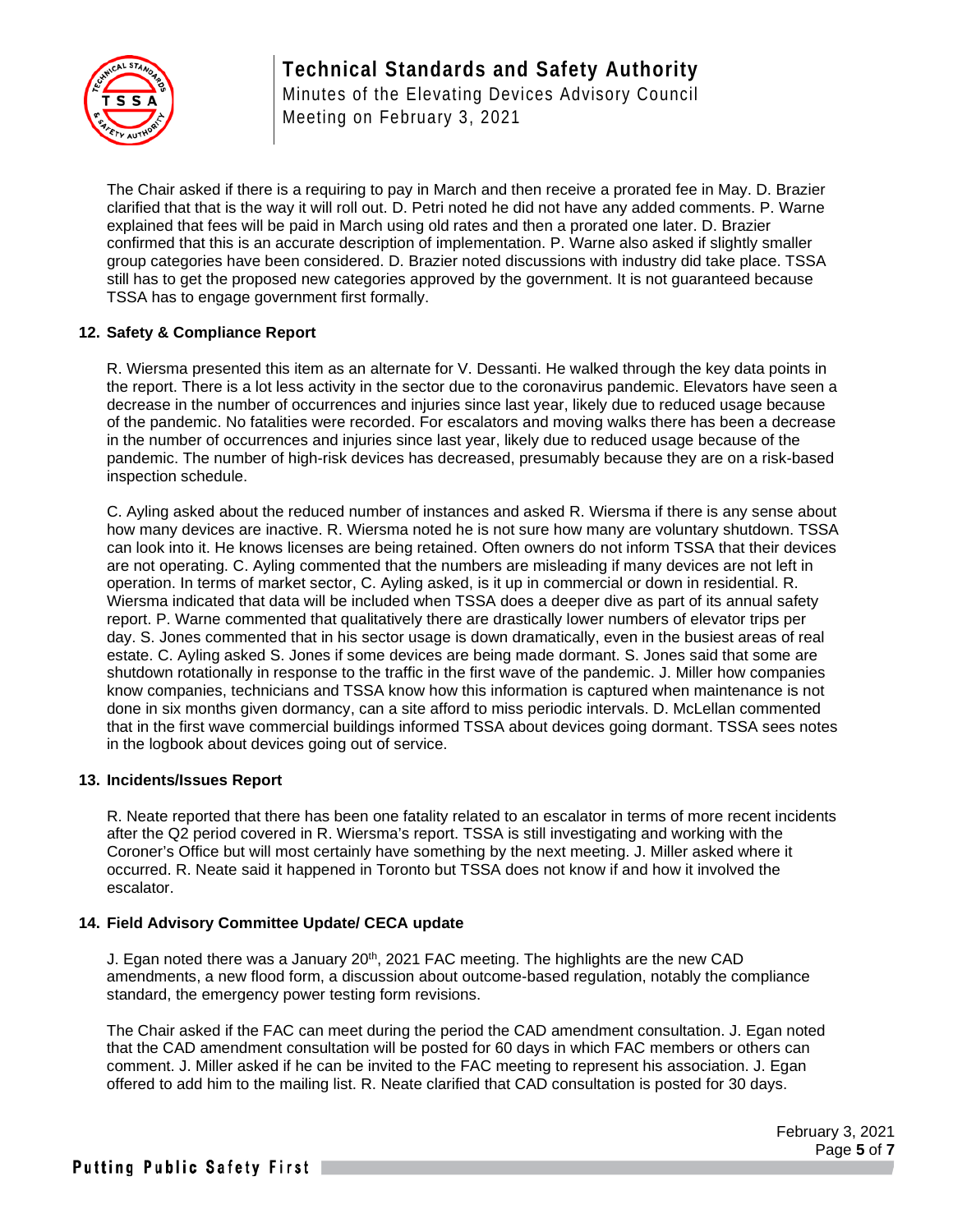

# **Technical Standards and Safety Authority**

Minutes of the Elevating Devices Advisory Council Meeting on February 3, 2021

Kennedy clarified the standard operating procedure (SOP) for posting the CAD amendment is to send it to the Elevating devices subscribers list, notify the advisory councils, the FAC and risk reduction groups.

Action: A. Brew to append FAC January 20<sup>th</sup>, 2021 meeting minutes to the EDAC minutes.

#### **15. Council Administration**

a) Membership Renewal

Cliff Ayling renewed for two years only. Ahmad Husseini, Haroon Nuri and Jim Miller renewed for three year terms.

**Action**: A. Brew to update Council members renewal in the membership matrix.

b) Council and Customer Value Survey

K. Kennedy notified the council that both the council survey and the customer value survey will be launched this fiscal year.

The Chair asked if there was any additional business.

D. Petri advised TSSA that owners of multiple devices over multiple facilities are not aware of the ability to consolidate to have a common expiry date and customer number. Knowing that would greatly assist with the rollout of the business model.

J. Miller commented that IUEC is looking to establish a safety committee and would like to involve everybody interested. He will be sending invitations next week. R. Neate asked about the scope of the committee. J. Miller commented that it is mostly worker safety, rather than end-user safety, but it may evolve to end-user safety.

P. Warne asked R. Neate and D. McLellan to take back the issue of maintenance when devices go dormant. He also asked S. Jones to comment on the nature of the relationship with his contractor. S. Jones said they exercised a provision in the contract that allows for reduced occupancy in buildings. They came up with a process whereby the maintenance of devices continued – there was no reason to cease it. D. McLellan added that commercial sites tagged out their devices and maintenance stopped, but when they resorted to service, just like when any shutdown resumes service, maintenance recommences.

#### **16. Adjournment**

The meeting adjourned at approximately 11:12.am. Council held a Council-only in-camera session without TSSA staff or guests followed by an in camera session with B. Rose.